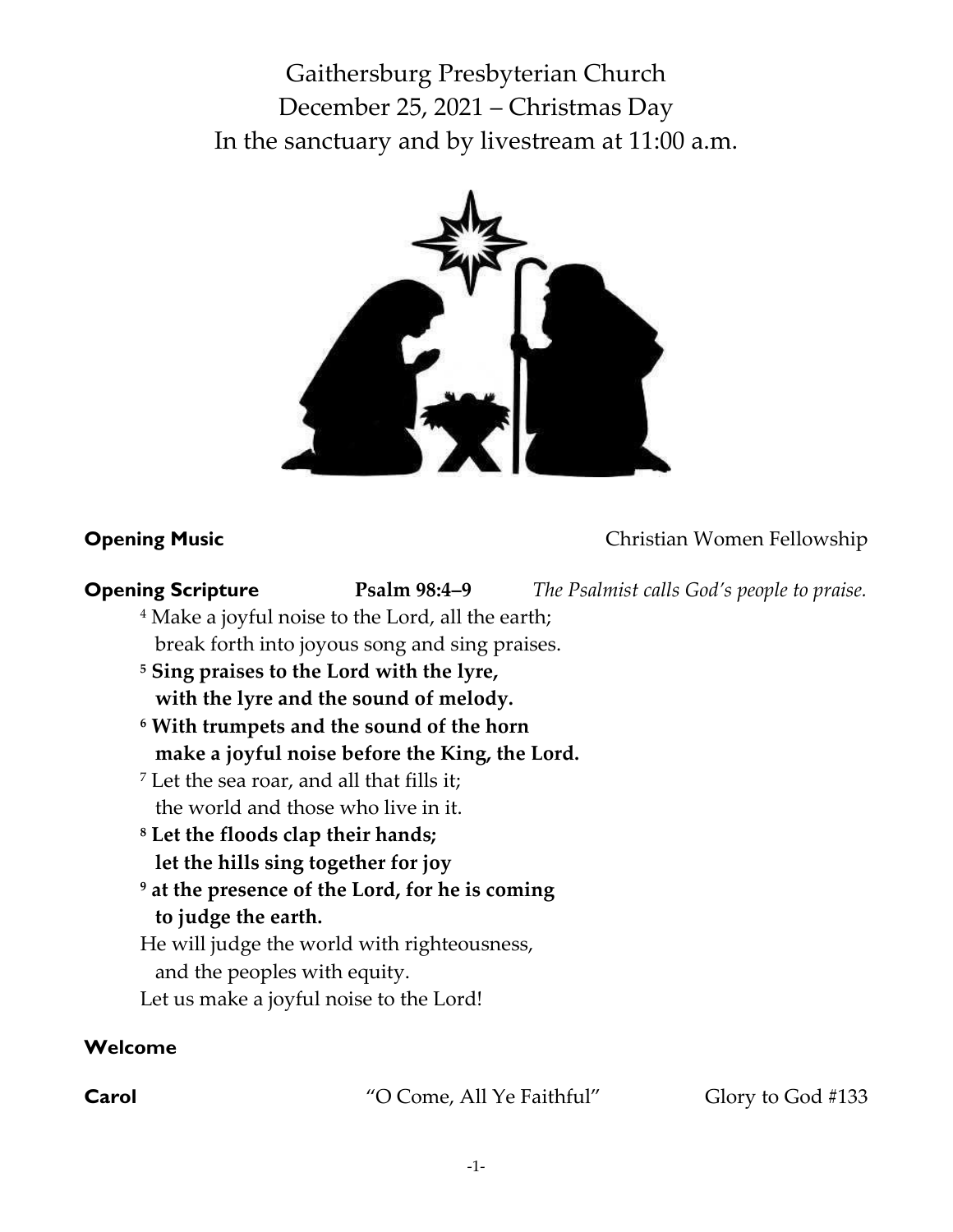# **Call to Worship** [*responsive*]

Listen. Here is good news. **The Living God, Weaver of time and space, far beyond us, yet nearer than body and bone, is joining us in person,** delivered in the labor of birth, washed and clothed, cradled, nursed, and fed. **This is a wonder and a mystery. This is good news of great joy.** Let us worship God with joy.

### **Lighting the Christ Candle**

## **Opening Prayer**

**Carol** [stand] "He Came Down" Glory to God #137

### **Children's Message**

| <b>Scripture</b>      | <b>Isaiah 12:2-6</b>                                                   | The prophet looks ahead to God's salvation.  |
|-----------------------|------------------------------------------------------------------------|----------------------------------------------|
|                       | <sup>2</sup> Surely God is my salvation;                               |                                              |
|                       | I will trust, and will not be afraid,                                  |                                              |
|                       | for the Lord God is my strength and my might;                          |                                              |
|                       | he has become my salvation.                                            |                                              |
|                       | <sup>3</sup> With joy you will draw water from the wells of salvation. |                                              |
|                       | <sup>4</sup> And you will say on that day:                             |                                              |
|                       | Give thanks to the Lord,                                               |                                              |
|                       | call on his name;                                                      |                                              |
|                       | make known his deeds among the nations;                                |                                              |
|                       | proclaim that his name is exalted.                                     |                                              |
|                       | <sup>5</sup> Sing praises to the Lord, for he has done gloriously;     |                                              |
|                       | let this be known in all the earth.                                    |                                              |
|                       | <sup>6</sup> Shout aloud and sing for joy, O royal Zion,               |                                              |
|                       | for great in your midst is the Holy One of Israel.                     |                                              |
| $\Gamma$ and $\Gamma$ | "Houle the Houald Angels $\lim_{n}$ "                                  | $Cl2$ $\cdots$ $L2$ $C2$ $\lambda$ $\pm$ 110 |

## **Carol** "Hark, the Herald Angels Sing" Glory to God #119

**Scripture Luke 2:1–7** *The Christmas story.*

In those days a decree went out from Emperor Augustus that all the world should be registered. <sup>2</sup>This was the first registration and was taken while Quirinius was governor of Syria. <sup>3</sup>All went to their own towns to be registered. <sup>4</sup> Joseph also went from the town of Nazareth in Galilee to Judea, to the city of David called Bethlehem, because he was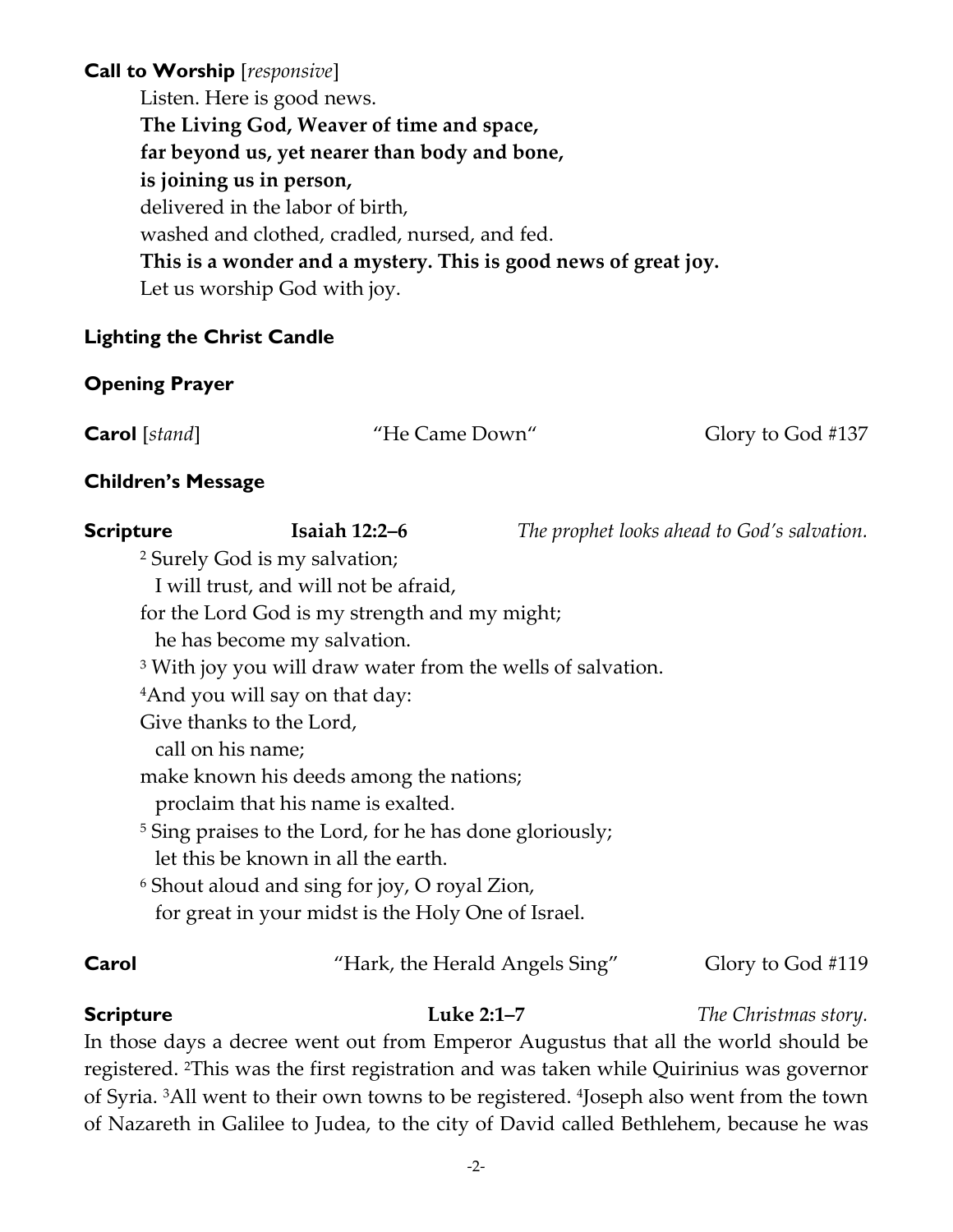descended from the house and family of David. <sup>5</sup>He went to be registered with Mary, to whom he was engaged and who was expecting a child. While they were there, the time came for her to deliver her child. <sup>7</sup>And she gave birth to her firstborn son and wrapped him in bands of cloth, and laid him in a manger, because there was no place for them in the inn.

### **Luke 2:8–14**

 $^{\rm 8}$ In that region there were shepherds living in the fields, keeping watch over their flock by night. Then an angel of the Lord stood before them, and the glory of the Lord shone around them, and they were terrified. <sup>10</sup>But the angel said to them, 'Do not be afraid; for see—I am bringing you good news of great joy for all the people: <sup>11</sup>to you is born this day in the city of David a Savior, who is the Messiah, the Lord. <sup>12</sup>This will be a sign for you: you will find a child wrapped in bands of cloth and lying in a manger.' <sup>13</sup>And suddenly there was with the angel a multitude of the heavenly host, praising God and saying, <sup>14</sup> 'Glory to God in the highest heaven,

and on earth peace among those whom he favors!'

Leader: This is the Witness to God's Word. **People: Thanks be to God.**

| <b>Carol</b> [stand]                               | "The First Nowell" verses 1–4                     |  | Glory to God #147                          |  |
|----------------------------------------------------|---------------------------------------------------|--|--------------------------------------------|--|
| <b>What We Believe</b> [stand, responsive]         |                                                   |  | from The Brief Statement of Faith, PC(USA) |  |
| Fully human, fully God.                            |                                                   |  |                                            |  |
|                                                    | Jesus proclaimed the reign of God:                |  |                                            |  |
|                                                    | preaching good news to the poor                   |  |                                            |  |
| and release to the captives,                       |                                                   |  |                                            |  |
| teaching by word and deed                          |                                                   |  |                                            |  |
| and blessing the children,                         |                                                   |  |                                            |  |
| healing the sick and binding up the brokenhearted, |                                                   |  |                                            |  |
|                                                    | eating with outcasts, forgiving sinners,          |  |                                            |  |
|                                                    | and calling all to repent and believe the gospel. |  |                                            |  |
| Unjustly condemned for blasphemy and sedition,     |                                                   |  |                                            |  |
| Jesus was crucified,                               |                                                   |  |                                            |  |
|                                                    | suffering the depths of human pain                |  |                                            |  |
| and giving his life for the sins of the world.     |                                                   |  |                                            |  |
| God raised Jesus from the dead,                    |                                                   |  |                                            |  |
| vindicating his sinless life,                      |                                                   |  |                                            |  |
|                                                    | breaking the power of sin and evil,               |  |                                            |  |
|                                                    | delivering us from death to life eternal.         |  |                                            |  |

## **Invitation to Generosity and Prayer of Thanksgiving**